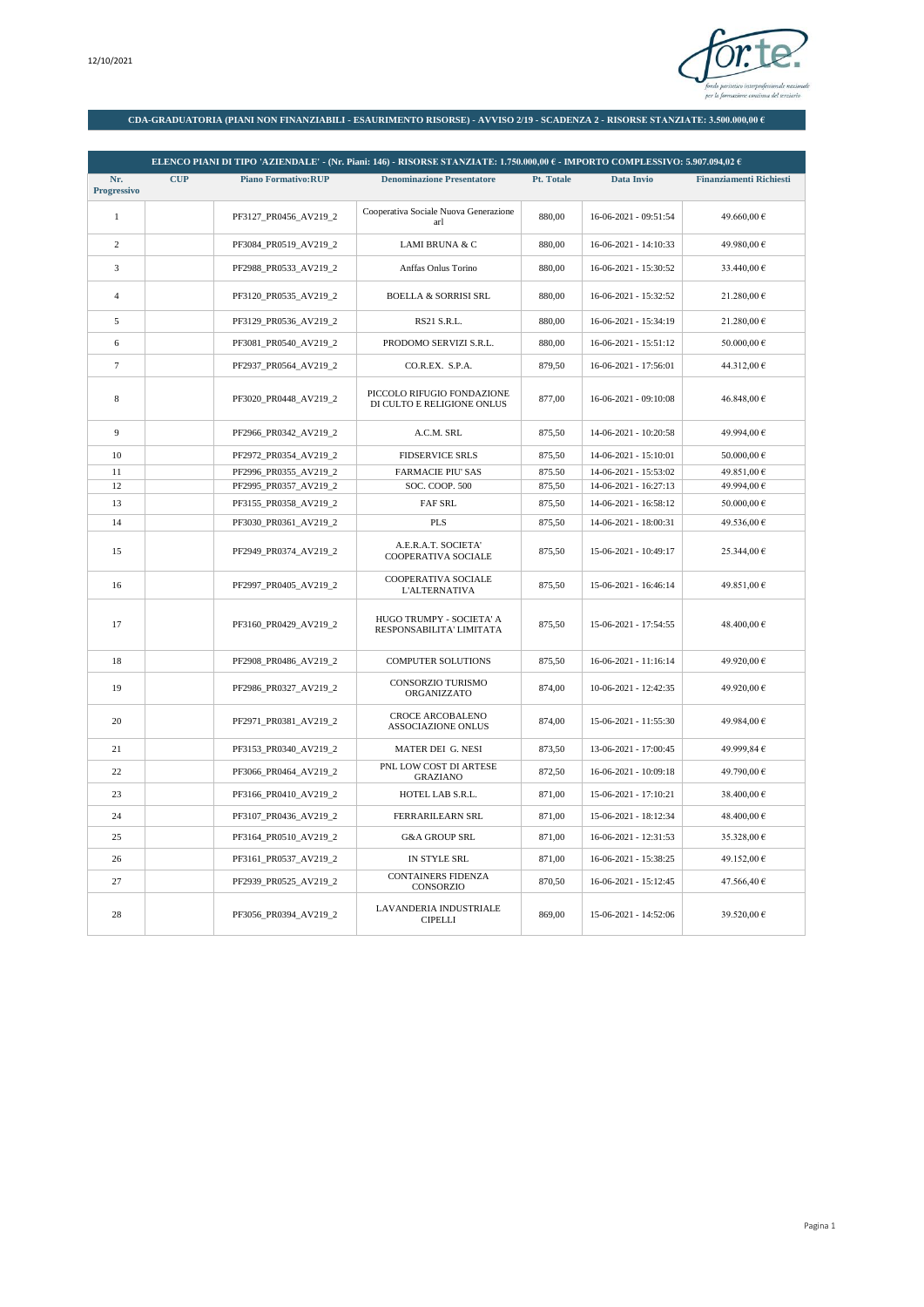

|                   |            |                                                | ELENCO PIANI DI TIPO 'AZIENDALE' - (Nr. Piani: 146) - RISORSE STANZIATE: 1.750.000,00 € - IMPORTO COMPLESSIVO: 5.907.094,02 € |            |                         |                                |
|-------------------|------------|------------------------------------------------|-------------------------------------------------------------------------------------------------------------------------------|------------|-------------------------|--------------------------------|
| Nr.               | <b>CUP</b> | <b>Piano Formativo:RUP</b>                     | <b>Denominazione Presentatore</b>                                                                                             | Pt. Totale | Data Invio              | <b>Finanziamenti Richiesti</b> |
| Progressivo<br>29 |            | PF3059_PR0404_AV219_2                          | EDIGIT INTERNATIONAL                                                                                                          | 869,00     | 15-06-2021 - 16:33:31   | 49.020,00 €                    |
| 30                |            | PF2913_PR0521_AV219_2                          | <b>NOVA SYSTEMS INDUSTRIA</b>                                                                                                 | 868,00     | $16-06-2021 - 14:31:57$ | 29.968,00 €                    |
|                   |            |                                                |                                                                                                                               |            |                         |                                |
| 31                |            | PF3089_PR0356_AV219_2                          | <b>LOGO FIRENZE SRL</b>                                                                                                       | 866,50     | 14-06-2021 - 16:16:11   | 40.000,00 €                    |
| 32                |            | PF3024_PR0473_AV219_2                          | <b>EASY FIT PALESTRE</b>                                                                                                      | 866,50     | 16-06-2021 - 10:44:06   | $18.526,26 \in$                |
| 33                |            | PF3070 PR0493 AV219 2                          | Travel Inn by Perfetto SRL                                                                                                    | 866,50     | 16-06-2021 - 11:22:54   | 49.598,50 €                    |
| 34                |            | PF2989 PR0534 AV219 2                          | Demoidea srl                                                                                                                  | 866,50     | 16-06-2021 - 15:31:47   | 25.080,00 €                    |
| 35                |            | PF2922_PR0482_AV219_2                          | <b>FONDAZIONE SERMIG</b>                                                                                                      | 865,00     | 16-06-2021 - 11:08:33   | 49.780,00 €                    |
| 36                |            | PF2948_PR0463_AV219_2                          | CIEFFE SRL UNIPERSONALE                                                                                                       | 864,50     | 16-06-2021 - 10:08:34   | 49.920,00 €                    |
| 37                |            | PF3102_PR0360_AV219_2                          | <b>DIGITMODE SRL</b>                                                                                                          | 862,00     | 14-06-2021 - 17:40:22   | 50.000,00 €                    |
| 38                |            | PF2925_PR0395_AV219_2                          | CLINICA EZIO COSTA                                                                                                            | 862,00     | 15-06-2021 - 15:10:39   | 49.764,00 €                    |
| 39                |            | PF3098_PR0403_AV219_2                          | <b>S.C.R SRL</b>                                                                                                              | 862,00     | 15-06-2021 - 16:32:44   | 32.288,00 €                    |
| 40                |            | PF3121 PR0511 AV219 2                          | <b>CONFCOMMERCIO IMPRESE PER</b><br>L'ITALIA- ASCOM MODENA                                                                    | 861,00     | 16-06-2021 - 12:43:48   | 50.000,00 €                    |
| 41                |            | PF2969 PR0347 AV219 2                          | <b>ACLI Service Ragusa SRL</b>                                                                                                | 860,50     | 14-06-2021 - 11:48:15   | 49.962,00 €                    |
| 42                |            | PF3053_PR0359_AV219_2                          | <b>ACLI SERVICE FORLI'</b>                                                                                                    | 860,50     | 14-06-2021 - 17:16:29   | 49.660,00 €                    |
| 43                |            | PF3064 PR0372 AV219 2                          | <b>CAT ASCOM ENNA SRL</b>                                                                                                     | 860,50     | 15-06-2021 - 10:37:01   | 49.996,00 €                    |
| 44                |            | PF3052_PR0377_AV219_2                          | FM CONSULTING SRLS                                                                                                            | 860,50     | 15-06-2021 - 11:07:14   | 8.242,71 €                     |
| 45                |            | PF2951_PR0397_AV219_2                          | <b>TREVOR SRL</b>                                                                                                             | 860,50     | 15-06-2021 - 15:45:09   | 19.968,00 €                    |
| 46                |            | PF3049_PR0453_AV219_2                          | ACLI SERVICE FERRARA                                                                                                          | 860,50     | 16-06-2021 - 09:45:52   | 49.660,00 €                    |
| 47                |            | PF3115_PR0516_AV219_2                          | <b>SIALIA</b>                                                                                                                 | 860,50     | 16-06-2021 - 13:06:18   | 48.998,40 €                    |
| 48                |            | PF3141_PR0440_AV219_2                          | REM RADIOTERAPIA                                                                                                              | 860,00     | 15-06-2021 - 19:26:38   | 49.999,58 €                    |
| 49                |            | PF3152_PR0441_AV219_2                          | ISTITUTO ONCOLOGICO DEL<br>MEDITERRANEO                                                                                       | 860,00     | 15-06-2021 - 19:27:42   | 49.999,60 €                    |
| 50                |            | PF3036 PR0494 AV219 2                          | Big Bus Tours Rome S.r.l.                                                                                                     | 857,50     | 16-06-2021 - 11:33:48   | 24.576,00 €                    |
| 51                |            | PF3086 PR0329 AV219 2                          | Fondazione Telethon                                                                                                           | 853,00     | 10-06-2021 - 16:13:32   | 39.832,00 €                    |
| 52                |            | PF2902 PR0335 AV219 2                          | ASCOM SERVIZI S.R.L.                                                                                                          | 853,00     | 11-06-2021 - 13:08:41   | 49.920,00 €                    |
| 53                |            | PF2992_PR0344_AV219_2                          | MEDIATIP S.R.L.                                                                                                               | 853,00     | 14-06-2021 - 10:48:46   | 49.920,00 €                    |
| 54                |            | PF3005_PR0345_AV219_2                          | <b>MARAWASH SRL</b>                                                                                                           | 853,00     | 14-06-2021 - 10:59:00   | 49.996,80 €                    |
| 55                |            | PF3012 PR0391 AV219 2                          | <b>NEXAPP SRL</b>                                                                                                             | 853,00     | 15-06-2021 - 14:39:09   | 48.384,00 €                    |
| 56                |            | PF2911 PR0483 AV219 2                          | STUDIUM SRL                                                                                                                   | 853,00     | 16-06-2021 - 11:10:26   | 19.824,00 €                    |
| 57                |            | PF2906 PR0488 AV219 2                          | <b>CDP GROUP SPA</b>                                                                                                          | 853,00     | 16-06-2021 - 11:17:59   | 49.968,00 €                    |
| 58                |            | PF3078_PR0552_AV219_2                          | <b>DLD SRL</b><br><b>ELLEDI SRL</b>                                                                                           | 853,00     | 16-06-2021 - 17:04:04   | 49.660,00€                     |
| 59                |            | PF3079_PR0553_AV219_2<br>PF3031_PR0560_AV219_2 | SACCHIFICIO VENETO SPA                                                                                                        | 853,00     | 16-06-2021 - 17:04:57   | 23.684,00 €<br>49.152,00 €     |
| 60                |            | PF3050 PR0402 AV219 2                          | ACLI SERVIZI RAVENNA SRL                                                                                                      | 853,00     | 16-06-2021 - 17:32:59   | 49.660,00 €                    |
| 61                |            |                                                |                                                                                                                               | 851,50     | 15-06-2021 - 16:17:22   |                                |
| 62                |            | PF3125 PR0445 AV219 2                          | <b>SICILIA CHARTER</b>                                                                                                        | 851,50     | 15-06-2021 - 21:24:08   | 19.864,00 €                    |
| 63                |            | PF3075 PR0447 AV219 2                          | Ascom Confcommercio Imprese per<br>l'Italia di Vercelli                                                                       | 851,50     | 16-06-2021 - 08:59:38   | 19.000,00 €                    |
| 64                |            | PF3143_PR0495_AV219_2                          | AUTO VAR S.R.L.                                                                                                               | 851,50     | 16-06-2021 - 11:34:18   | 49.400,00 €                    |
| 65                |            | PF2938_PR0424_AV219_2                          | AUTO IN S.R.L.                                                                                                                | 851,00     | 15-06-2021 - 17:43:55   | 48.896,00 €                    |
| 66                |            | PF2941_PR0426_AV219_2                          | LEGA ITALIANA PER LA LOTTA<br>CONTRO I TUMORI                                                                                 | 851,00     | 15-06-2021 - 17:49:01   | 49.660,00 €                    |
| 67                |            | PF2944_PR0428_AV219_2                          | <b>CAMPANIA SERVICE</b><br>COOPERATIVA SOCIALE A.R.L.                                                                         | 851,00     | 15-06-2021 - 17:53:51   | 45.076,00 €                    |
| 68                |            | PF2959_PR0434_AV219_2                          | <b>COURIEX</b>                                                                                                                | 851,00     | 15-06-2021 - 18:06:44   | 48.896,00 €                    |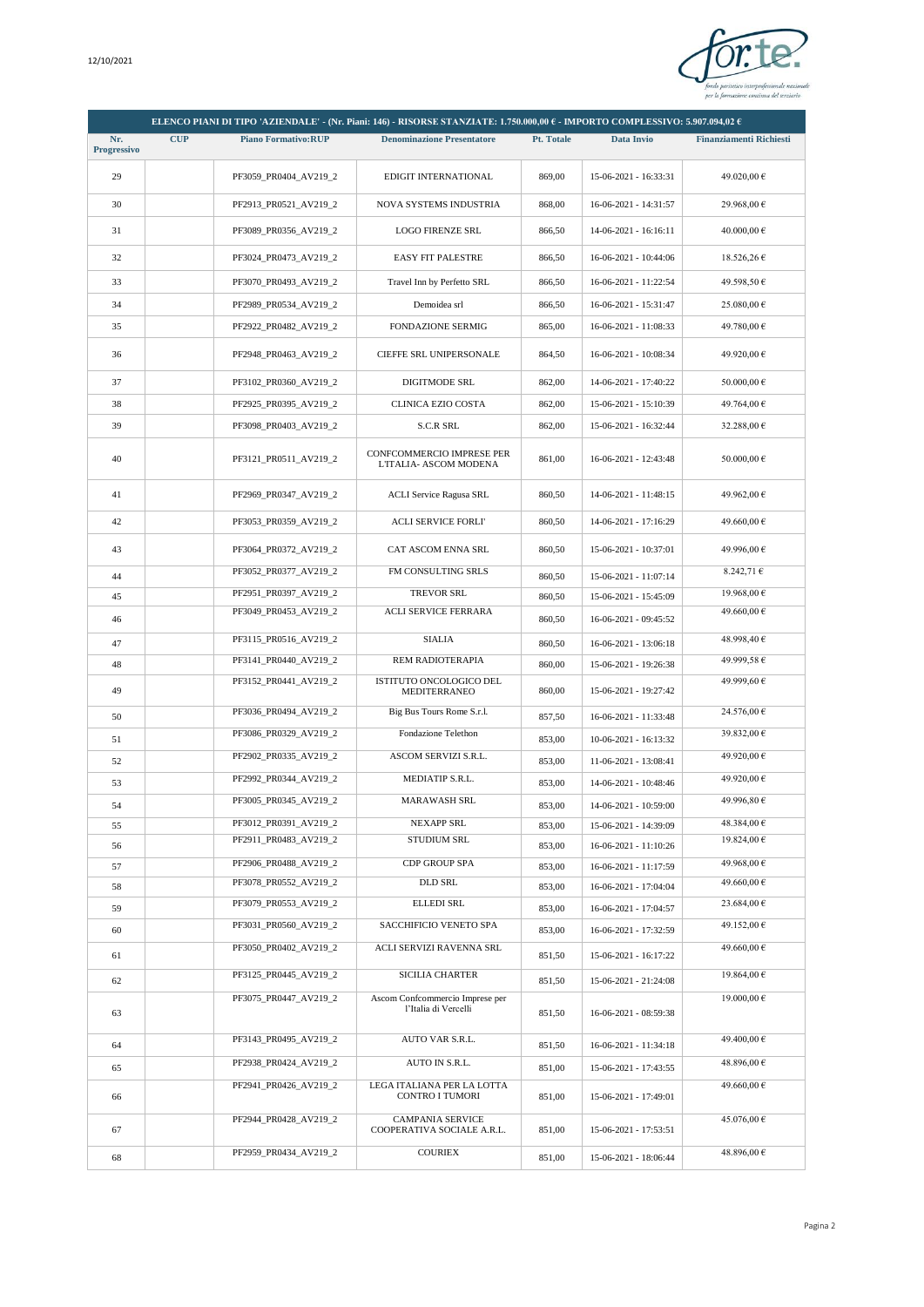

|                    |            |                            | ELENCO PIANI DI TIPO 'AZIENDALE' - (Nr. Piani: 146) - RISORSE STANZIATE: 1.750.000,00 € - IMPORTO COMPLESSIVO: 5.907.094,02 € |            |                         |                                |
|--------------------|------------|----------------------------|-------------------------------------------------------------------------------------------------------------------------------|------------|-------------------------|--------------------------------|
| Nr.<br>Progressivo | <b>CUP</b> | <b>Piano Formativo:RUP</b> | <b>Denominazione Presentatore</b>                                                                                             | Pt. Totale | Data Invio              | <b>Finanziamenti Richiesti</b> |
| 69                 |            | PF3122 PR0465 AV219 2      | AB INNOVATIVE SRL                                                                                                             | 848,50     | 16-06-2021 - 10:11:31   | 49.790,00 €                    |
| 70                 |            | PF3139_PR0499_AV219_2      | AGENZIA VIAGGI E TURISMO<br>TIGULLIO DI MARCONE F. &G. -<br>SRL                                                               | 848,50     | 16-06-2021 - 11:45:32   | 47.690,00 €                    |
| 71                 |            | PF3083_PR0514_AV219_2      | AZIENDA TERRITORIALE PER<br>L'EDILIZIA RESIDENZIALE DI<br><b>TRIESTE</b>                                                      | 845,50     | 16-06-2021 - 12:57:36   | 49.920,00 €                    |
| 72                 |            | PF2968_PR0333_AV219_2      | CONFCOMMERCIO IMPRESE PER<br>L'ITALIA COMPRENSORIO                                                                            | 844,00     | 11-06-2021 - 12:42:22   | 28.032,00 €                    |
| 73                 |            | PF2990_PR0336_AV219_2      | CAT ASCOM SERVIZI SRL DI<br>FORLI' E CIRCONDARIO                                                                              | 844,00     | 11-06-2021 - 14:03:19   | 42.240,00 €                    |
| 74                 |            | PF2977_PR0337_AV219_2      | MAZZONI MASSIMO S.R.L.                                                                                                        | 844,00     | 11-06-2021 - 14:13:31   | 28.800,00 €                    |
| 75                 |            | PF3008_PR0343_AV219_2      | MONITOR ENGINEERING S.R.L.                                                                                                    | 844,00     | 14-06-2021 - 10:36:13   | 26.688,00 €                    |
| 76                 |            | PF3016_PR0409_AV219_2      | HT ITALIA S.R.L.                                                                                                              | 844,00     | 15-06-2021 - 17:09:37   | 48.192,00 €                    |
| 77                 |            | PF3006_PR0503_AV219_2      | MAZZOTTI S.R.L.                                                                                                               | 844,00     | $16-06-2021 - 11:58:10$ | 40.320,00 €                    |
| 78                 |            | PF2915 PR0520 AV219 2      | <b>GIULIANE</b>                                                                                                               | 844,00     | 16-06-2021 - 14:29:42   | 29.968,00 €                    |
| 79                 |            | PF2945 PR0430 AV219 2      | LOGISTICA F.LLI DEL PRETE<br>S.A.S. - DI M. DEL PRETE                                                                         | 842.00     | 15-06-2021 - 17:56:33   | 48.896,00 €                    |
| 80                 |            | PF2982_PR0328_AV219_2      | ASCOM SERVIZI S.P.A.                                                                                                          | 841,50     | 10-06-2021 - 15:49:09   | 21.248,00 €                    |
| 81                 |            | PF2958_PR0529_AV219_2      | PAGANELLA RIFUGI S.R.L.                                                                                                       | 841,50     | 16-06-2021 - 15:21:03   | 29.931.72 €                    |
| 82                 |            | PF3007_PR0412_AV219_2      | F.lli Morgese                                                                                                                 | 839,50     | 15-06-2021 - 17:15:57   | 49.400,00 €                    |
| 83                 |            | PF2909_PR0485_AV219_2      | <b>ELI-NET SRL</b>                                                                                                            | 839,50     | 16-06-2021 - 11:13:14   | 19.248,00 €                    |
| 84                 |            | PF3103_PR0492_AV219_2      | <b>MEGEZIA</b>                                                                                                                | 839,50     | 16-06-2021 - 11:22:10   | 27.648,00 €                    |
| 85                 |            | PF2933_PR0498_AV219_2      | PAULETTI SRL                                                                                                                  | 839,50     | 16-06-2021 - 11:43:13   | 49.400,00 €                    |
| 86                 |            | PF3116_PR0524_AV219_2      | Westhouse Italia                                                                                                              | 839,50     | 16-06-2021 - 15:03:43   | 49.152,00 €                    |
| 87                 |            | PF3137_PR0549_AV219_2      | SITE BY SITE S.R.L.                                                                                                           | 839,50     | 16-06-2021 - 16:38:24   | 48.486,40 €                    |
| 88                 |            | PF3145_PR0555_AV219_2      | XPLACE SRL                                                                                                                    | 839,50     | 16-06-2021 - 17:06:36   | 47.880,00 €                    |
| 89                 |            | PF2946_PR0431_AV219_2      | ANGE S.R.L.                                                                                                                   | 837,50     | 15-06-2021 - 17:59:05   | 45.840,00 €                    |
| 90                 |            | PF2953_PR0433_AV219_2      | LA FALCO SOCIETA'<br>COOPERATIVA                                                                                              | 837,50     | 15-06-2021 - 18:04:08   | 45.076,00 €                    |
| 91                 |            | PF3038 PR0439 AV219 2      | BLU OCEAN SOC.COOP                                                                                                            | 836,50     | 15-06-2021 - 19:08:33   | 49.580,00 €                    |
| 92                 |            | PF2940_PR0425_AV219_2      | SISTEM RENTAL S.R.L.                                                                                                          | 836,00     | 15-06-2021 - 17:46:17   | 48.896,00 €                    |
| 93                 |            | PF2943_PR0427_AV219_2      | THEMIS SOCIETA' COOPERATIVA<br>A R.L.                                                                                         | 836,00     | 15-06-2021 - 17:51:35   | 40.020,93 €                    |
| 94                 |            | PF3039_PR0484_AV219_2      | <b>MAVERICK S.R.L.S</b>                                                                                                       | 835,00     | 16-06-2021 - 11:13:06   | 47.368,00 €                    |
| 95                 |            | PF3040_PR0470_AV219_2      | <b>AUTOLINEE GALLO</b>                                                                                                        | 835,00     | 16-06-2021 - 10:26:21   | 49.278,00 €                    |
| 96                 |            | PF3041_PR0472_AV219_2      | SAIS TRASPORTI S.P.A.                                                                                                         | 835,00     | 16-06-2021 - 10:39:47   | 49.660,00 €                    |
| 97                 |            | PF3138_PR0479_AV219_2      | Trasporti Urbani Agrigento T.U.A.                                                                                             | 835,00     | 16-06-2021 - 10:57:02   | 49.278,00 €                    |
| 98                 |            | PF3144_PR0497_AV219_2      | ROCCELLA GROUP S.R.L.<br><b>UNIPERSONALE</b>                                                                                  | 835,00     | 16-06-2021 - 11:41:37   | 38.200,00 €                    |
| 99                 |            | PF3043_PR0505_AV219_2      | SEVENAPP S.R.L.                                                                                                               | 835,00     | 16-06-2021 - 12:02:44   | 49.660,00 €                    |
| 100                |            | PF3104_PR0398_AV219_2      | REPORT SERVICE S.R.L.                                                                                                         | 833,50     | 15-06-2021 - 15:50:16   | 38.040,00 €                    |
| 101                |            | PF3111_PR0418_AV219_2      | AZ BUSINESS MENTORING S.R.L.                                                                                                  | 833,50     | 15-06-2021 - 17:30:42   | 39.200,00 €                    |
| 102                |            | PF3131_PR0450_AV219_2      | Keramos Società Cooperativa Sociale<br>O.N.L.U.S.                                                                             | 833,50     | 16-06-2021 - 09:25:18   | 49.648,00 €                    |
| 103                |            | PF3112_PR0547_AV219_2      | SAN SIRO INTRADATA SOC. COOP.                                                                                                 | 833,50     | 16-06-2021 - 16:29:18   | 34.200,00 €                    |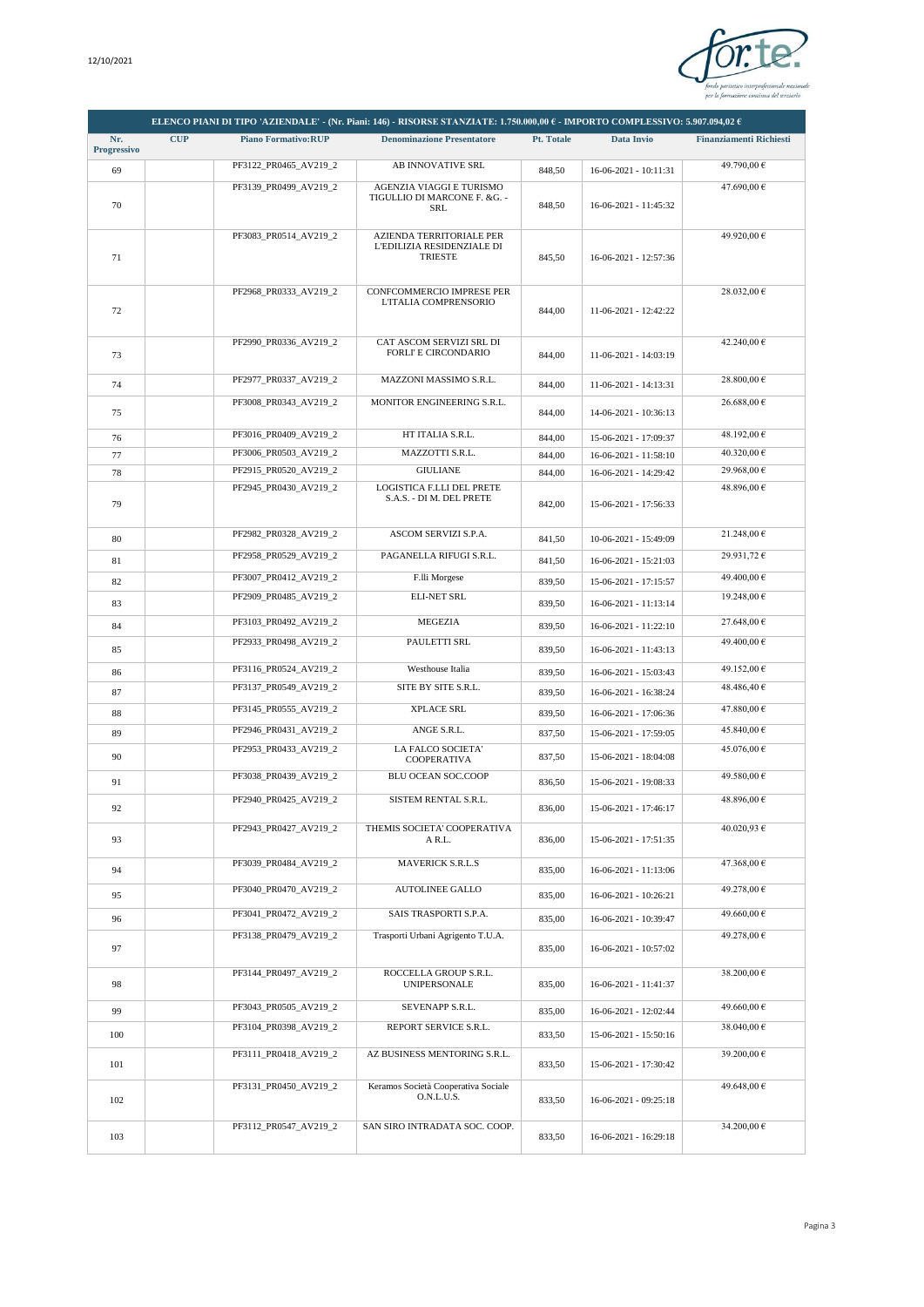

|                    |            |                            | ELENCO PIANI DI TIPO 'AZIENDALE' - (Nr. Piani: 146) - RISORSE STANZIATE: 1.750.000,00 € - IMPORTO COMPLESSIVO: 5.907.094,02 € |            |                         |                                |
|--------------------|------------|----------------------------|-------------------------------------------------------------------------------------------------------------------------------|------------|-------------------------|--------------------------------|
| Nr.<br>Progressivo | <b>CUP</b> | <b>Piano Formativo:RUP</b> | <b>Denominazione Presentatore</b>                                                                                             | Pt. Totale | Data Invio              | <b>Finanziamenti Richiesti</b> |
| 104                |            | PF2965_PR0435_AV219_2      | MARIETTI, GISLON E TRUPIANO<br>S.R.L.                                                                                         | 833,00     | 15-06-2021 - 18:08:49   | 45.600,00 €                    |
| 105                |            | PF3082_PR0489_AV219_2      | AZIENDA TERRITORIALE PER<br>L'EDILIZIA RESIDENZIALE DI<br><b>GORIZIA</b>                                                      | 832,00     | 16-06-2021 - 11:20:07   | 49.920,00 €                    |
| 106                |            | PF3085_PR0559_AV219_2      | INFO.ERA S.R.L.                                                                                                               | 832,00     | 16-06-2021 - 17:32:24   | 49.920,00 €                    |
| 107                |            | PF3051_PR0387_AV219_2      | ACLI SERVICE ROMA SRL                                                                                                         | 832,00     | 15-06-2021 - 13:09:17   | 49.660,00 €                    |
| 108                |            | PF3002_PR0413_AV219_2      | SOCIETA' AGRICOLA CECCARONI<br>CLAUDIA & C. S.S.                                                                              | 830,50     | 15-06-2021 - 17:21:52   | 49.536.00 €                    |
| 109                |            | PF3093_PR0523_AV219_2      | Tomasello & Partners                                                                                                          | 830,50     | 16-06-2021 - 15:02:22   | 19.200,00 €                    |
| 110                |            | PF3009_PR0542_AV219_2      | <b>WORK SERVICE SOCIETA'</b><br><b>COOPERATIVA</b>                                                                            | 830,50     | $16-06-2021 - 16:04:12$ | 48.000,00 €                    |
| 111                |            | PF3010_PR0543_AV219_2      | NOI SOCIETA' COOPERATIVA<br><b>SOCIALE</b>                                                                                    | 830,50     | 16-06-2021 - 16:05:22   | 49.824,00 €                    |
| 112                |            | PF3011_PR0544_AV219_2      | <b>CORRADO GROUP SRL</b>                                                                                                      | 830,50     | $16-06-2021 - 16:06:55$ | 44.640,00 €                    |
| 113                |            | PF3029_PR0414_AV219_2      | <b>GLOCAL VALUE S.R.L.</b>                                                                                                    | 830,00     | 15-06-2021 - 17:22:39   | 19.972,00 €                    |
| 114                |            | PF2947_PR0432_AV219_2      | TRANSPORT GROUP SERVICES<br>SOCIETA' COOPERATIVA                                                                              | 828,50     | 15-06-2021 - 18:01:17   | 48.896,00 €                    |
| 115                |            | PF3071_PR0362_AV219_2      | <b>IPM</b>                                                                                                                    | 825,50     | 14-06-2021 - 18:06:50   | 30.720,00 €                    |
| 116                |            | PF3100 PR0363 AV219 2      | <b>BOLNET S.R.L.</b>                                                                                                          | 825,50     | 14-06-2021 - 18:25:36   | 35.520,00 €                    |
| 117                |            | PF3097_PR0467_AV219_2      | <b>TEAM QUALITY</b>                                                                                                           | 825,50     | 16-06-2021 - 10:18:01   | 43.000,00 €                    |
| 118                |            | PF3167_PR0468_AV219_2      | <b>GRC TEAM</b>                                                                                                               | 825,50     | 16-06-2021 - 10:20:39   | 34.800,00 €                    |
| 119                |            | PF3117_PR0532_AV219_2      | BENOZZI ENGINEERING SRL                                                                                                       | 825,50     | 16-06-2021 - 15:25:13   | 38.500,00 €                    |
|                    |            | PF3109_PR0399_AV219_2      | VIVALAB SOCIETA' COOPERATIVA                                                                                                  |            |                         | 49.968,00 €                    |
| 120                |            |                            |                                                                                                                               | 824,50     | 15-06-2021 - 16:01:05   |                                |
| 121                |            | PF3108_PR0411_AV219_2      | LEN SERVICE SOCIETA'<br>COOPERATIVA SOCIALE A<br>RESPONSABILITA' LIMITATA -<br><b>ONLUS</b>                                   | 824,50     | 15-06-2021 - 17:11:59   | 48.400,00 €                    |
| 122                |            | PF3114_PR0417_AV219_2      | <b>LEARNING EDUCATION NETWORK</b><br>SOC COOP                                                                                 | 824,50     | 15-06-2021 - 17:26:31   | 49.560,00 €                    |
| 123                |            | PF3113 PR0449 AV219 2      | M.F.I.C.S. SRL SEMPLIFICATA                                                                                                   | 824,50     | $16-06-2021 - 09:12:16$ | 48.400,00 €                    |
| 124                |            | PF3096_PR0541_AV219_2      | <b>MIDA SRL</b>                                                                                                               | 824,00     | 16-06-2021 - 16:00:09   | 19.278,00 €                    |
| 125                |            | PF3014_PR0365_AV219_2      | Filmcutter Spa                                                                                                                | 822,50     | 15-06-2021 - 08:52:55   | 33.024,00 €                    |
| 126                |            | PF3068_PR0527_AV219_2      | UNDIQUE GESTIONI SRL                                                                                                          | 822,00     | 16-06-2021 - 15:16:51   | 29.931,72 €                    |
| 127                |            | PF2916_PR0528_AV219_2      | <b>BODY ENERGIE SRL</b>                                                                                                       | 822,00     | 16-06-2021 - 15:19:13   | 29.931,72 €                    |
| 128                |            | PF2957_PR0530_AV219_2      | PADOVA NUOTO S.R.L. SPORTIVA<br><b>DILETTANTISTICA</b>                                                                        | 822,00     | 16-06-2021 - 15:22:25   | 29.931,72 €                    |
| 129                |            | PF2955_PR0531_AV219_2      | MY SLIM S.R.L.                                                                                                                | 822,00     | 16-06-2021 - 15:23:37   | 29.931,72 €                    |
| 130                |            | PF2936_PR0422_AV219_2      | TIRRENIA LOGISTICA SRL                                                                                                        | 821,00     | 15-06-2021 - 17:40:58   | 48.896,00 €                    |
| 131                |            | PF3047_PR0332_AV219_2      | RAGGI ALFREDO & C. INTERFORM                                                                                                  | 818,00     | 10-06-2021 - 17:02:49   | 19.200,00 €                    |
| 132                |            | PF3124 PR0548 AV219 2      | ENNIO RICCESI HOLDING S.R.L.                                                                                                  | 817,00     | 16-06-2021 - 16:32:19   | 49.920,00 €                    |
| 133                |            | PF2903_PR0341_AV219_2      | BRONCHI COMBUSTIBILI S.R.L.                                                                                                   | 815,50     | 14-06-2021 - 09:36:58   | 25.728,00 €                    |
| 134                |            | PF3065_PR0462_AV219_2      | PIETRO AQUILANO                                                                                                               | 815,50     | 16-06-2021 - 10:08:04   | 49.790,00 €                    |
| 135                |            | PF3025_PR0400_AV219_2      | MOSCA - S.R.L.                                                                                                                | 815,00     | 15-06-2021 - 16:13:32   | 19.864,00 €                    |
| 136                |            | PF3027_PR0407_AV219_2      | AZIENDA AGRICOLA BOSIO<br>SIMONE E ROBERTO - SOCIETA'<br><b>AGRICOLA SEMPLICE</b>                                             | 815,00     | 15-06-2021 - 16:52:34   | 19.864,00 €                    |
| 137                |            | PF3147_PR0460_AV219_2      | Istituto Sociale di Ricerche e Studi                                                                                          | 814,00     | 16-06-2021 - 09:57:24   | 19.864,00 €                    |